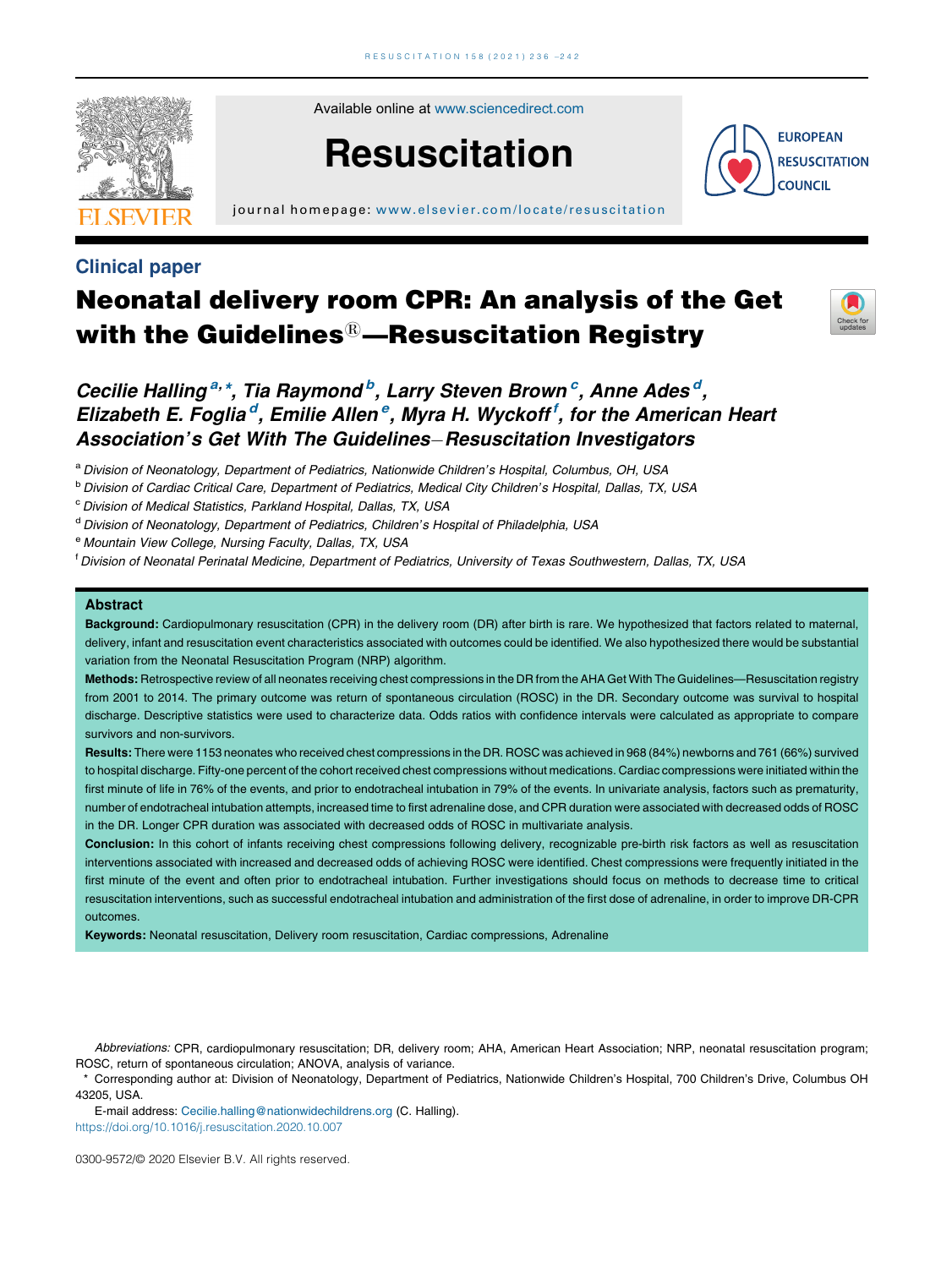#### Introduction

Approximately 5-7% of newborns receive resuscitative support during postnatal transition after birth.<sup>[1](#page-6-0)</sup> Extensive resuscitation, however, is rare, with less than 1% receiving chest compressions and/or adrenaline (epinephrine). $2$  Unlike adults, cardiovascular collapse in neonates is almost always due to perinatal asphyxia. $3,4$ Neonatal resuscitation, therefore, focuses primarily on the provision of positive pressure ventilation (PPV) to improve gas exchange via bag/ mask ventilation initially, followed by endotracheal intubation preferably before performing other resuscitation measures such as chest compressions.<sup>[5](#page-6-0)</sup>

Recognition of pre-birth risk factors can help delivery room providers anticipate and prepare for newborns who may need extensive resuscitation. For example, prematurity is associated with decreased survival following delivery room cardiopulmonary resuscitation  $(DR-CPR)$ <sup>1,6,7,8</sup> Neonatal [outcomes](#page-6-0) following placental abruption has also been studied, $9$  however large studies investigating multiple pre-birth factors and associations with decreased odds of achieving return of spontaneous circulation (ROSC) following DR-CPR are lacking.

In an infant requiring extensive resuscitation, delivery of appropriate and timely resuscitative interventions is essential and may impact the odds of achieving ROSC following DR-CPR. Number of endotracheal intubation attempts, adrenaline administration, and time to first adrenaline dose given are examples of resuscitation factors that may potentially impact odds of successfully achieving ROSC.

Although most North American hospitals mandate American Heart Association/Neonatal Resuscitation Program (AHA/NRP) training for pediatric DR providers, little is known about neonatal resuscitation performance. In 2000, Carbine et al. observed deviations from NRP guidelines in 54% of 100 videotaped resuscitations[.10](#page-6-0) McKinsey and Perlman also demonstrated delayed timing of many interventions during simulated neonatal resuscitations, compared with AHA/NRP guidelines.<sup>[11](#page-6-0)</sup> Variation in neonatal resuscitation practices is an important concern during DR-CPR. NRP emphasizes establishing effective PPV and strongly recommends ventilation through an endotracheal tube before initiating chest compressions.<sup>[5](#page-6-0)</sup>

Given the infrequency of DR-CPR, the current practice of neonatal resuscitation has not been well characterized in a large multi-site cohort. To address this knowledge gap, data from the Get With The Guidelines—Resuscitation (GWTG-R) registry was used to describe factors associated with infants receiving chest compressions in the DR. We hypothesized that identifiable maternal, delivery, infant and resuscitation event characteristics are associated with DR-CPR outcomes. We also hypothesized that there would be substantial variation in resuscitation practices in relation to the NRP algorithm. An improved understanding of the current clinical practice for DR-CPR in the newly born is critical for developing effective interventions to improve outcomes.

#### Methods

#### Design

This retrospective cohort study utilized the AHA's GWTG-R registry: a large, multicenter prospective database of in-hospital cardiac arrest. Hospitals participating in the registry voluntarily submit clinical information regarding medical history, hospital care, and outcomes of consecutive patients hospitalized for cardiac arrest using an online, interactive case report form and Patient Management Tool (Quintiles, Cambridge, Massachusetts). Quintiles serves as the data collection and coordination center for the AHA/American Stroke Association  $GWTG^{\circledR}$  programs. The University of Pennsylvania serves as the data analytic center and prepares the data for research purposes. The registry uses Utstein-style<sup>[12](#page-6-0)</sup> definitions for all patient variables and outcomes to facilitate uniform reporting across institutions. Participating hospitals may use the registry to query the database forthe purposes of quality improvement and to benchmark their results for resuscitation practice and patient outcomes. Data accuracy is ensured through certification of data abstractors and uses standardized software with data checks for accuracy and completeness. Its design has been previouslydescribedin detail[\(www.heart.org/resuscitation](http://www.heart.org/resuscitation)).This study was exempt from review by the University of Texas Southwestern Medical Center at Dallas Institutional Review Board.

#### Population

The cohort included all newly born infants who received chest compressions in the DR submitted to the GWTG-R registry between 2001 and 2014. Time to chest compressions initiated, time to endotracheal tube (ET) insertion and time to first adrenaline dose was defined as the time period from the time of birth until the time the intervention was performed. The primary outcome was ROSC in the DR, defined as a sustained heart rate over 60 bpm with no further need for chest compressions for greater than 20 min. The secondary outcome was survival to hospital discharge. We compared maternal, delivery, infant, and resuscitation characteristics between survivors and non-survivors. Demographic data included birth weight, gestational age (GA), gender, race, maternal conditions, delivery complications, mode of delivery, cord blood gas pH and Apgar scores at 1, 5 and 10 min. Data collected regarding resuscitation interventions included the number of ET intubation attempts, time to ET tube insertion, time to initiation of chest compressions, time to first adrenaline dose, number of adrenaline doses, fluid bolus administration, non-drug interventions, and duration of CPR.

#### Statistical analysis

Descriptive statistics were used to describe infant, maternal, delivery and resuscitation event characteristics. Continuous variables were analyzed using Student's t-test. Categorical data were analyzed using Chi-square. Mann-Whitney  $U$  test was used as appropriate to compare maternal, delivery, infant and resuscitation event characteristics between survivors and non-survivors. Multivariate logistic regression was used to estimate the odds ratio (OR) with 95% confidence intervals (CI) for ROSC in the DR and survival to hospital discharge. Variables included in the multivariate logistic model were chosen from the univariate analysis based on the following criteria: Pvalue <0.10, <20% overall missing data and the number of events >1%. Admission year and hospital site were included in the model to control for year or site bias. Data were analyzed using SPSS (IBM version 19).  $P$  values of  $<$  0.05 were considered statistically significant.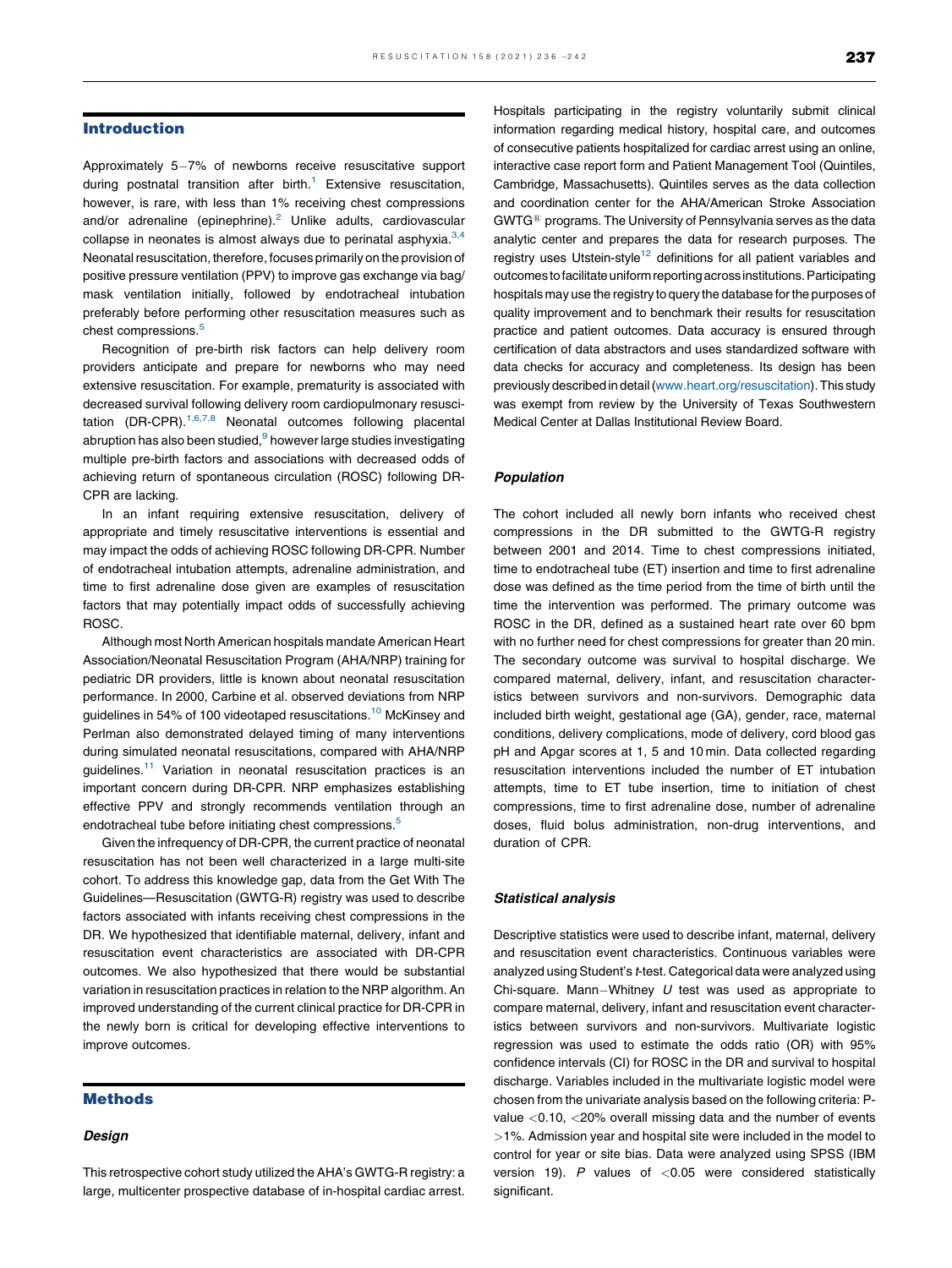

Fig.1– Survivaloutcomes for neonates following DR-CPR from the Get With The Guidelines—Resuscitation Registry from 2001 to 2014.

#### Results

Between January 2001 and December 2014, 1153 neonates from 129 centers who received chest compressions at birth were entered into the AHA's GWTG-R registry. ROSC was achieved in 968 (84%) neonates, 925 (80%) survived to 24 h, and 761 (66%) survived to hospital discharge (Fig. 1). Mean GA of the cohort was  $33 \pm 6$  weeks and the mean birth weight was  $2251 \pm 124$  g. Only 34.6% had maternal conditions such as diabetes, hypertension, chorioamnionitis and pre-eclampsia, with a significantly higher proportion of these infants achieving ROSC following DR-CPR compared to those not achieving ROSC (Table 1). Delivery complications such as placenta

previa, abruption, cord prolapse and shoulder dystocia occurred in 23.6% and emergent cesarean delivery in 10%.

Maternal and neonatal demographics of infants who achieved ROSC vs. those who died in the DR are shown in Table 1. Neonates that died in the DR were more likely to have lower GA, lower birth weight, birth via emergent cesarean delivery, cord pH less than 7, lower median Apgar scores at 1, 5 and 10 min, have a congenital malformation or be part of a multiple gestation. Maternal conditions were associated with a higher percentage of these infants achieving ROSC following DR-CPR. Gender, race, presence of prenatal care, delivery complications including cord prolapse, placental abruption, shoulder dystocia, presence of meconium stained fluid and use of fetal monitoring were all similar between neonates that achieved ROSC and those that died in the DR.

The association between resuscitation interventions and ROSC in the DR are shown in [Table](#page-3-0) 2. Decreased odds of achieving ROSC in the DR was associated with an increased number of ET intubation attempts, adrenaline administration, greater number of adrenaline doses, a longer time to receive the first adrenaline dose, longer duration of CPR, delivery of a fluid bolus, and non-drug interventions such as thoracentesis, chest drain insertion or paracentesis. Chest compressions were initiated within the first minute of life for 76% of the 1153 infants who received chest compressions. Additionally, 915 infants (79%) underwent ET intubation as part of the resuscitation effort. Data on 701 neonates (77%) regarding the time of ET intubation was available, and of these, 552 neonates (79%) received chest compressions before ET intubation took place. In addition to receiving chest compressions in the DR, 561 (49%) neonates also received adrenaline. Time to 1st adrenaline administration was significantly longer in the group that died in the DR compared to those that achieved ROSC (7 min [IQR 1,11] vs. 4 min. [IQR 1,8]; P < 0.01).

[Table](#page-3-0) 3 illustrates maternal and neonatal demographics of those neonates that survived to discharge versus those that did not. Infants

| Table 1 - Maternal and infant demographics associated with ROSC for neonates receiving DR-CPR. |                             |      |                  |     |                       |     |         |
|------------------------------------------------------------------------------------------------|-----------------------------|------|------------------|-----|-----------------------|-----|---------|
| Variable                                                                                       | All neonates $(n = 1153)$ N |      | ROSC $(n=968)$ N |     | No ROSC $(n = 185)$ N |     | P value |
| Gestational age (weeks)                                                                        | $33 \pm 6$                  | 1102 | $33 \pm 6$       | 917 | $30 \pm 6$            | 185 | < 0.01  |
| Weight (g)                                                                                     | $2251 \pm 124$              | 1101 | $2293 \pm 123$   | 916 | $1682 \pm 118$        | 185 | < 0.01  |
| Male                                                                                           | 640 (55.5)                  | 1153 | 541 (55.9)       | 968 | 99 (53.5)             | 185 | 0.55    |
| Non-Hispanic white                                                                             | 482 (41.8)                  | 1153 | 413 (42.7)       | 968 | 69 (37.3)             | 185 | 0.55    |
| Prenatal care                                                                                  | 988 (86.8)                  | 1138 | 832 (86.8)       | 958 | 156 (86.7)            | 180 | 0.95    |
| Maternal condition(s) <sup>a</sup>                                                             | 399 (34.6)                  | 1153 | 358 (37.0)       | 968 | 41 (22.2)             | 185 | < 0.01  |
| Delivery complications <sup>b</sup>                                                            | 272 (23.6)                  | 1153 | 219(22.6)        | 968 | 53(28.6)              | 185 | 0.08    |
| Maternal narcotics or magnesium sulfate during labor                                           | 100(8.7)                    | 1153 | 91(9.4)          | 968 | 9(4.9)                | 185 | 0.045   |
| Emergent cesarean delivery                                                                     | 115(10.0)                   | 1153 | 82(8.5)          | 968 | 33(17.8)              | 185 | < 0.01  |
| Instrumental delivery (forceps or vacuum)                                                      | 56(4.9)                     | 1153 | 45(4.6)          | 968 | 11(5.9)               | 185 | 0.45    |
| Meconium stained fluid                                                                         | 119 (10.5)                  | 1138 | 106(11.1)        | 957 | 13(7.2)               | 181 | 0.12    |
| Fetal monitoring (external or internal)                                                        | 734 (63.7)                  | 1153 | 609 (62.9)       | 968 | 125 (67.6)            | 185 | 0.23    |
| Non-reassuring fetal heart tones                                                               | 259(22.8)                   | 1138 | 226(23.6)        | 957 | 33(18.2)              | 181 | 0.11    |
| Cord $pH < 7.0$                                                                                | 131 (29.2)                  | 448  | 107(27.3)        | 392 | 24(42.9)              | 56  | 0.02    |
| Apgar score at 1 min                                                                           | 1(0, 2)                     | 1127 | 1(1, 2)          | 968 | 1(0, 1)               | 159 | < 0.01  |
| Apgar score at 5 min                                                                           | 3(1, 6)                     | 1125 | 4(1, 6)          | 968 | 1(0, 1)               | 157 | < 0.01  |
| Apgar score at 10 min                                                                          | 4(1, 7)                     | 139  | 5(3, 7)          | 112 | 1(0, 1)               | 27  | < 0.01  |
| Infant congenital malformation                                                                 | 5(0.4)                      | 1153 | 2(0.2)           | 968 | 3(1.6)                | 185 | 0.03    |
| Multiple births                                                                                | 79 (6.9)                    | 1138 | 60(6.3)          | 957 | 19(10.5)              | 181 | 0.04    |

Data are reported as mean ± standard deviation, median (interquartile range), or n (%).<br><sup>a</sup> Includes maternal diabetes, hypertension, infections including chorioamnionitis, pre-eclampsia, eclampsia, or maternal drug or alc

**b** Placenta previa, placental abruption, cord prolapse or shoulder dystocia.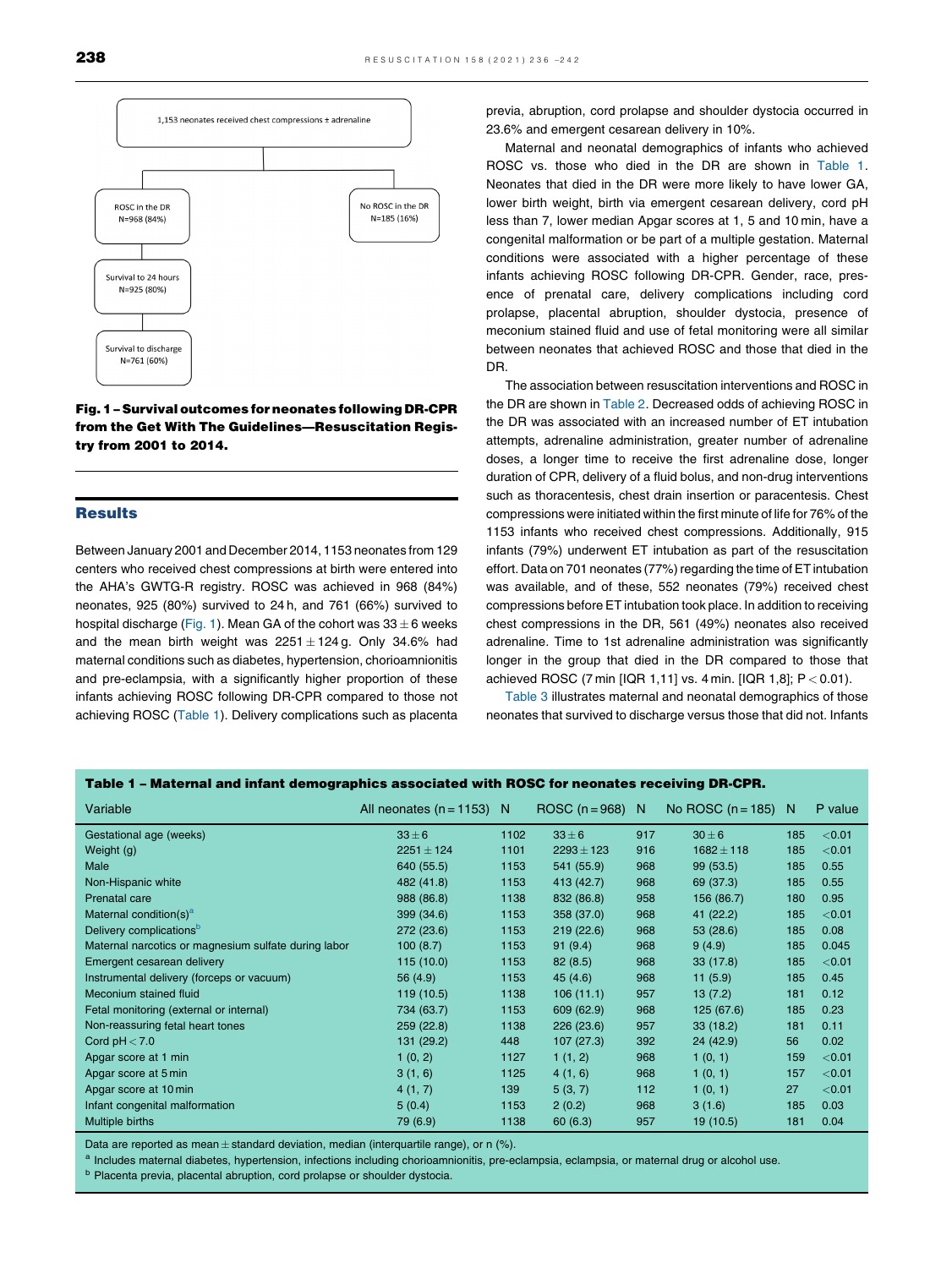<span id="page-3-0"></span>

| Table 2 - Resuscitation characteristics associated with ROSC for neonates receiving DR-CPR. |  |
|---------------------------------------------------------------------------------------------|--|
|---------------------------------------------------------------------------------------------|--|

| Variable                                                | All neonates $(n = 1153)$ | $\mathbb N$ | ROSC $(n=968)$ | N   | No ROSC $(n = 185)$ | N   | P value |
|---------------------------------------------------------|---------------------------|-------------|----------------|-----|---------------------|-----|---------|
| Number endotracheal intubation attempts                 | $3 \pm 2$                 | 121         | $3 + 1$        | 96  | $4\pm3$             | 25  | 0.04    |
| Time to endotracheal tube insertion (mins) <sup>a</sup> | 1(0, 4)                   | 701         | 1(0, 4)        | 576 | 2(0, 6)             | 125 | 0.09    |
| Time to chest compressions initiated (mins)             | 0(0, 0)                   | 328         | 0(0, 1)        | 272 | 0(0, 3)             | 56  | 0.02    |
| Received adrenaline                                     | 561 (49)                  | 1153        | 396(41)        | 396 | 165 (89)            | 165 | < 0.01  |
| Time to 1 <sup>st</sup> adrenaline dose (min)           | 4(1, 8)                   | 298         | 4(1, 7)        | 211 | 7(1, 11)            | 87  | < 0.01  |
| Total number adrenaline doses                           | $3 + 1.9$                 | 450         | $2 + 1.5$      | 334 | $4 + 2.3$           | 116 | < 0.01  |
| Duration of CPR (min)                                   | $11.9 \pm 17.6$           | 1083        | $8.5 \pm 12.5$ | 915 | $30.8 + 26.8$       | 168 | < 0.01  |
| Fluid bolus given                                       | 64 (27.5)                 | 233         | 38(19.8)       | 192 | 26(63.4)            | 41  | < 0.01  |
| Non-drug interventions <sup>b</sup>                     | 26(2.3)                   | 1153        | 12(1.2)        | 968 | 14(7.6)             | 185 | < 0.01  |

Data are reported as mean  $\pm$  standard deviation, median (interquartile range), or n (%). a Time to endotracheal tube insertion known in 701 infants.

**b** Thoracentesis, chest drain insertion or paracentesis.

#### Table 3 – Maternal and infant demographics associated with survival to discharge for neonates receiving DR-CPR.

| Variable                                       | All neonates t<br>$(n = 1153)$ | Survival to discharge<br>$(n = 761)$ | Death prior to discharge<br>$(n = 392)$ | P<br>value |
|------------------------------------------------|--------------------------------|--------------------------------------|-----------------------------------------|------------|
| Gestational age (weeks)                        | $33 \pm 6$                     | $35 \pm 6$                           | $30 \pm 6$                              | < 0.01     |
| Weight (g)                                     | $2251 \pm 124$                 | $2291 \pm 126$                       | $1690 \pm 123$                          | < 0.01     |
| Male                                           | 626 (55.8)                     | 427 (56.1)                           | 199 (50.8)                              | 0.38       |
| Non-Hispanic white                             | 473 (42.2)                     | 326(42.8)                            | 147 (37.5)                              | 0.13       |
| <b>Prenatal care</b>                           | 963 (87.0)                     | 652 (87.8)                           | 311(85.4)                               | 0.28       |
| Maternal condition(s) <sup>a</sup>             | 390 (34.8)                     | 279(37.1)                            | 111(30.1)                               | 0.02       |
| Delivery complications <sup>b</sup>            | 270 (24.1)                     | 170 (22.6)                           | 100(27.1)                               | 0.10       |
| Maternal narcotics or magnesium sulfate during | 96(8.6)                        | 73 (9.7)                             | 23(6.2)                                 | 0.051      |
| labor                                          |                                |                                      |                                         |            |
| Emergent cesarean delivery                     | 109(9.7)                       | 60(8.0)                              | 49 (13.3)                               | < 0.01     |
| Instrumental delivery (forceps or vacuum)      | 56(5.0)                        | 39(5.2)                              | 17(4.6)                                 | 0.68       |
| Meconium stained fluid                         | 118(10.6)                      | 95(12.8)                             | 23(6.3)                                 | < 0.01     |
| Fetal monitoring (external or internal)        | 713 (63.5)                     | 470 (62.4)                           | 243 (65.9)                              | 0.26       |
| Non-reassuring fetal heart tones               | 256(23.1)                      | 184 (24.8)                           | 72 (19.7)                               | 0.06       |
| Cord $pH < 7.0$                                | 128 (29.2)                     | 71 (23.4)                            | 57(42.2)                                | < 0.01     |
| Apgar score at 1 min                           | 1(0, 2)                        | 1(1, 2)                              | 1(0, 2)                                 | < 0.01     |
| Apgar score at 5 min                           | 3(1, 6)                        | 4(2, 7)                              | 1(0, 3)                                 | < 0.01     |
| Apgar score at 10 min                          | 4(1, 7)                        | 6(4, 8)                              | 1(0, 3)                                 | < 0.01     |
| Infant congenital malformation                 | 5(0.4)                         | 2(0.3)                               | 3(0.8)                                  | 0.34       |
| Multiple births                                | 74 (6.7)                       | 42(5.7)                              | 32(8.8)                                 | 0.051      |

Data are reported as mean ± standard deviation, median (interquartile range), or n (%).<br><sup>a</sup> Includes maternal diabetes, hypertension, infections including chorioamnionitis, pre-eclampsia, eclampsia, or maternal drug or alc

**b** Placenta previa, placental abruption, cord prolapse or shoulder dystocia.

that died prior to discharge were more likely to have a lower GA, lower birth weight, emergent cesarean delivery, cord pH less than 7.0, and lower median Apgar scores at 1, 5 and 10 min. Presence of prenatal care, gender, race and delivery complications including cord prolapse, placental abruption or shoulder dystocia were all similar between neonates that survived to discharge and those that died.

The DR resuscitation interventions undertaken for those neonates that survived to discharge versus those that did not are shown in [Table](#page-4-0) 4. Mortality prior to discharge was associated with an increased number of ET intubation attempts, adrenaline administration, increased number of adrenaline doses, longer duration of CPR, fluid bolus administration, and non-drug interventions such as thoracentesis, chest drain insertion or paracentesis.

[Table](#page-4-0) 5 illustrates the multivariate logistic regression model of maternal, infant and resuscitation variables associated with ROSC of neonates receiving DR-CPR. Gestational age (aOR 1.12[95% CI: 1.05, 1.19]; P < 0.01), delivery complications (placenta previa, placental abruption, cordprolapseor shoulderdystocia)(aOR2.40[95%CI: 1.05, 5.52]; P= 0.04) and higher Apgar scores at 5 min (aOR 2.46 [95% CI: 1.81, 3.34]; P < 0.01) were associated with ROSC in the DR. Longer duration of CPR was associated with decreased odds of ROSC (aOR 0.92 [95% CI: 0.89, 0.94];  $P < 0.01$ ). Early chest compressions were associated with increased odds of ROSC in univariate analysis. This variable was not included in [Table](#page-4-0) 5 because missing data points exceeded 20%. Due to the potential significance of this finding, a posthoc multivariate analysis was performed (Supplemental Table 1) which included time to chest compressions as a covariate. In this analysis, time to chest compressions was not independently associated with ROSC. Of the 129 sites that contributed to the registry, some centers entered as many as 83 events while other centers entered as few as 1 event. Despite these variations, neither specific years or sites were associated with decreased odds of achieving ROSC in infants receiving CPR in the delivery room.

A sensitivity analysis of ROSC in the DR without duration of CPR was also performed (Supplemental Table 2). In this model, GA and 5 minute Apgar scores were still associated with increased ROSC.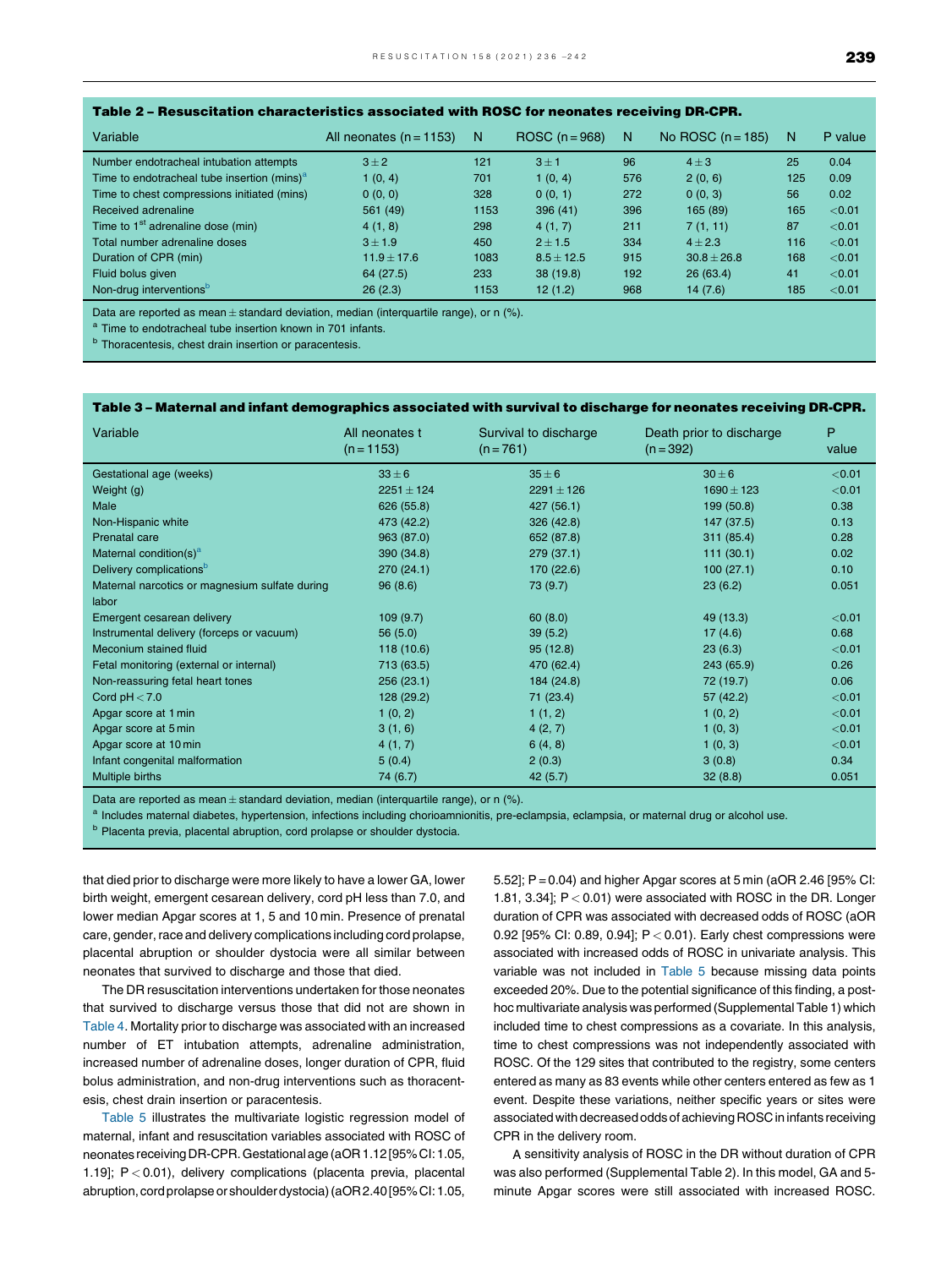| Variable                                    |                 |              | All neonates (n = 1153) Survival to discharge(n = 761) Death prior to discharge(n = 392) | P value |
|---------------------------------------------|-----------------|--------------|------------------------------------------------------------------------------------------|---------|
| Number endotracheal intubation attempts     | $3 \pm 2$       | $3 \pm 1$    | $3 \pm 2$                                                                                | 0.04    |
| Time to endotracheal tube insertion (mins)  | 1(0, 4)         | 1(0, 4)      | 2(0, 4)                                                                                  | 0.67    |
| Time to chest compressions initiated (mins) | 0(0, 1)         | 0(0, 1)      | 0(0, 1)                                                                                  | 0.11    |
| Received adrenaline                         | 540 (52.7)      | 246 (36.8)   | 294 (82.4)                                                                               | < 0.01  |
| Time to 1st adrenaline dose (min)           | 4(1, 8)         | 4(2, 7)      | 4(1, 8)                                                                                  | 0.66    |
| Total number adrenaline doses               | $3 \pm 1.8$     | $2 \pm 1.6$  | $3 + 2.0$                                                                                | < 0.01  |
| Duration of CPR (min)                       | $12.0 \pm 17.7$ | $8.0 + 13.2$ | $20.3 + 22.4$                                                                            | < 0.01  |
| Fluid bolus given                           | 64(28.1)        | 23(15.5)     | 41 (51.2)                                                                                | < 0.01  |
| Non-drug interventions <sup>a</sup>         | 26(2.3)         | 1(0.1)       | 25(6.8)                                                                                  | < 0.01  |

### <span id="page-4-0"></span>Table 4 – Resuscitation characteristics associated with survival to discharge for neonates receiving DR-CPR.

Data are reported as mean  $\pm$  standard deviation, median (interquartile range), or n (%). a Thoracentesis, chest drain insertion or paracentesis.

#### Table 5 – Multivariate regression model of maternal, neonatal, and resuscitation variables associated with ROSC in the delivery room for neonates receiving DR-CPR.

| Variable for Full Model                                  | Odds Ratio (95% Confidence Interval) | P value |
|----------------------------------------------------------|--------------------------------------|---------|
| Gestational age                                          | 1.12(1.05, 1.19)                     | < 0.01  |
| Admission year <sup>a</sup>                              |                                      | 0.33    |
| Site $IDa$                                               |                                      | 1.00    |
| Presence of maternal medical condition(s) <sup>b</sup>   | 2.10(0.99, 4.48)                     | 0.06    |
| Delivery complications <sup>c</sup>                      | 2.40(1.05, 5.52)                     | 0.04    |
| Maternal narcotics or magnesium sulfate use during labor | 0.62(0.17, 2.20)                     | 0.46    |
| <b>Emergent C-section delivery</b>                       | 0.33(0.07, 1.61)                     | 0.17    |
| Apgar score at 5 min                                     | 2.46(1.81, 3.34)                     | < 0.01  |
| <b>Multiple Births</b>                                   | 0.63(0.18, 2.18)                     | 0.46    |
| Received adrenaline                                      | 0.50(0.16, 1.59)                     | 0.24    |
| Duration of CPR (min)                                    | 0.92(0.89, 0.94)                     | < 0.01  |
| Non-drug interventions                                   | 1.10(0.23, 5.35)                     | 0.90    |

<sup>a</sup> Admission year is over 14 years (2001–2014) and site (N=129). These are control variables that are not significant and odds ratio not presented.<br><sup>b</sup> Includes Maternal diabetes, hypertension, infections including chorio

<sup>c</sup> Placenta previa, placental abruption, cord prolapse or shoulder dystocia.

Delivery complications were no longer associated with increased ROSC, but presence of maternal medical conditions (maternal diabetes, hypertension, infections including chorioamnionitis, preeclampsia) were associated with increased ROSC. In this sensitivity model, receiving adrenaline was associated with decreased odds of ROSC among infants receiving DR-CPR.

#### **Discussion**

The current retrospective study is one of the largest reports of neonatal cardiopulmonary resuscitation in the delivery room, with 1153 infants receiving chest compressions and 561 infants receiving adrenaline. Factors related to maternal, delivery, infant and resuscitation event characteristics associated with outcomes following DR-CPR were identified. The current study also highlights variation in resuscitation practice from the NRP algorithm, with a significant proportion of infants receiving chest compressions prior to endotracheal intubation.

Prematurity was associated with decreased odds of ROSC in the DR and decreased survival to hospital discharge following DR-CPR. Multiple other studies have also found that prematurity is associated with increased mortality following DR-CPR.<sup>1,6,7,8</sup> [Although](#page-6-0) a large resuscitation review in extremely low birth weight (ELBW) infants from 1999 demonstrated a 44% survival in infants with a birth weight of 501 750 g following DR-CPR, this survival rate was lower than in those ELBW infants not receiving CPR in the DR.<sup>13</sup> Maternal conditions such as diabetes, hypertension, infections including chorioamnionitis, pre-eclampsia and maternal drug and alcohol use were actually associated with higher odds of achieving ROSC. A possible explanation for this may be closer monitoring pre-labor (in some cases in patient monitoring) and lower threshold for emergent delivery in the setting of a known high-risk pregnancy.

In multivariate analysis, prenatal risk factors associated with higher odds of ROSC included higher GA and higher 5 min Apgar scores (possibly reflecting degree of perinatal asphyxia). In 2017, Downes et al. reported that placental abruption was associated with higher neonatal mortality in the DR.<sup>[9](#page-6-0)</sup> Interestingly, delivery complications (placenta previa, placental abruption, cord prolapse or shoulder dystocia) were actually associated with higher adjusted odds of ROSC following DR-CPR in multivariate analysis. This suggests that identifiable acute perinatal events may lead to a better prognosis than perinatal depression without a known precipitating event. The reason for this is unknown, but one potential explanation is that recognition of these complications before or around the time of birth may lead to a more expedited delivery and/or neonatal team preparation. Unfortunately, we cannot assess this speculation with the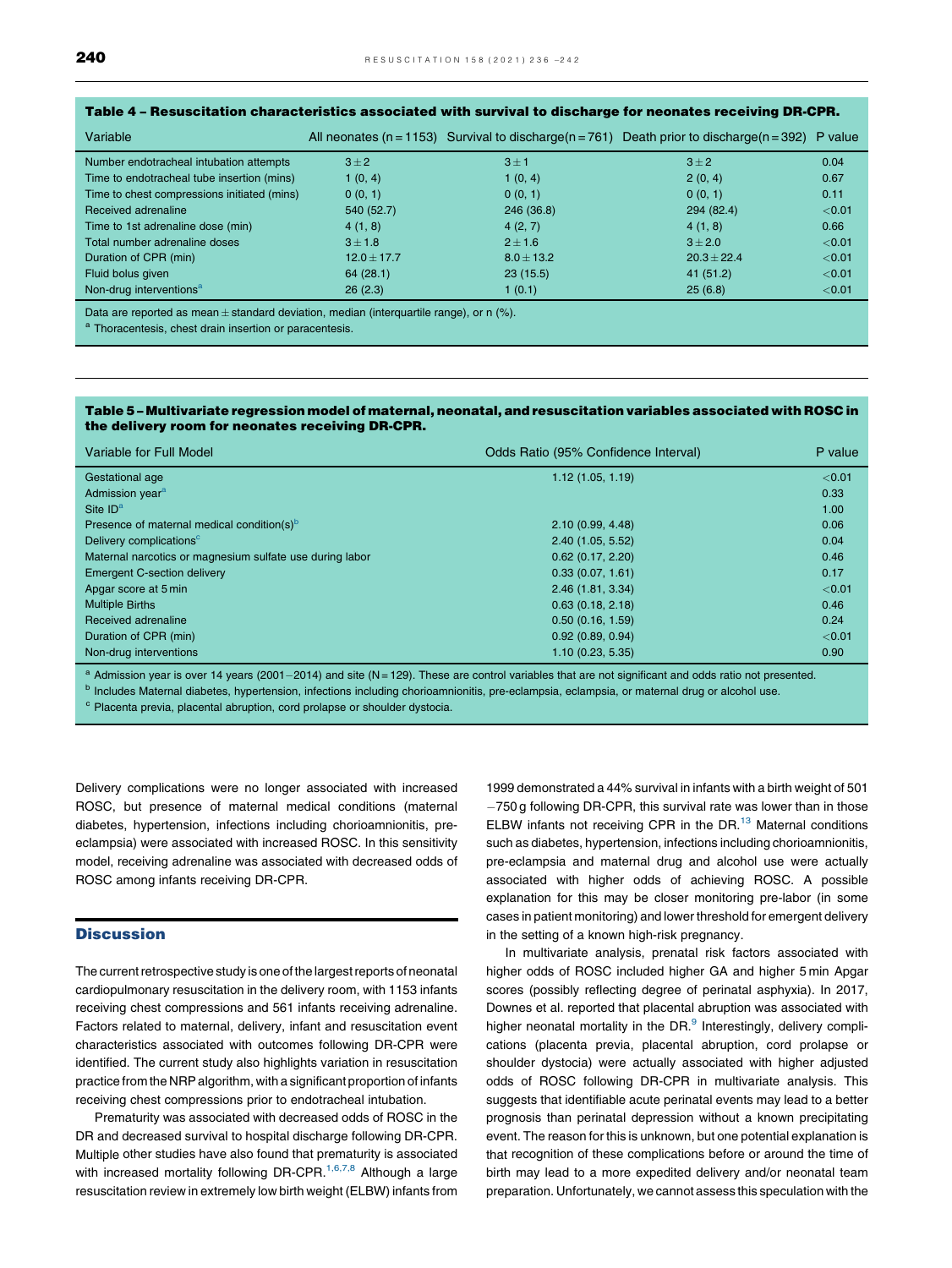available data. Interestingly, delivery complications did not remain significant in the sensitivity model run without duration of CPR as a variable. In this model, maternal conditions were instead associated with higher adjusted odds of ROSC following DR-CPR.

Adrenaline administration and increasing number of adrenaline doses was associated with decreased odds of ROSC and survival to hospital discharge following DR-CPR. Previous studies have demonstrated increased mortality and morbidity in both term and preterm infants following the administration of adrenaline in the DR.<sup>14,15</sup> In addition, we found that the first dose of [adrenaline](#page-6-0) was administered earlier among infants who achieved ROSC compared to those who did not achieve ROSC (4 vs.7 min). This suggests that although adrenaline administration may be associated with worse outcomes, early administration of adrenaline significantly increases the infant's chance of establishing ROSC. Although neonatal studies are lacking, numerous pediatric studies have shown improved survival outcomes with adrenaline given at less than 5 min into the CPA event compared to adrenaline given later than  $5$  min.<sup>16–18</sup> [Additionally,](#page-6-0) the neonates who did not achieve ROSC were more likely to have received a greater number of adrenaline doses. It is plausible that the infants receiving adrenaline during DR-CPR were more severely asphyxiated compared to those infants that achieved ROSC without adrenaline, and that the severity of the asphyxia is what led to decreased survival in the DR. Receiving adrenaline was also associated with decreased odds of achieving ROSC following DR-CPR in the sensitivity model without duration of CPR as a variable.

Increased number of endotracheal intubation attempts was also associated with decreased odds of ROSC following DR-CPR. Multiple intubation attempts subject the neonate to additional stress and delays the next steps of the resuscitation. The premature infant is particularly vulnerable and a possible association between multiple intubation attempts and higher rates of death or neurologic developmental impairment, as well as an increase in severe intraventricular hemorrhage in infants less than 1500 g has been reported.<sup>19,20</sup> In addition, the risk of inadvertent esophageal intubation will also result in poor lung ventilation and ultimately make ROSC difficult. Per NRP recommendations, the use of a laryngeal mask airway should always be considered as an alternative to intubation in larger infants.<sup>5</sup>

The NRP algorithm is widely used in the US. Despite this, neonatal resuscitation is "a poorly studied intervention"<sup>[21](#page-6-0)</sup> with a lack of studies examining how well the algorithm is followed. In 2013, Sing and Oddie<sup>22</sup> found marked variation in delivery room management of very preterm infants. Although our study cohort was delivered prior to the 2015 NRP guidelines, which strongly emphasized the need for endotracheal intubation prior to initiation of chest compressions, effective PPV has always been the primary focus of neonatal resuscitation. If bag mask ventilation does not result in a rising heart rate, establishing an alternative airway to reverse the offending asphyxia typically results in an improvement in the heart rate, thus avoiding the need for chest compressions altogether. We found that chest compressions were initiated within the first minute of the resuscitation in 76% of cases and prior to endotracheal intubation in 79% of cases. These data are concerning, as they suggest that many episodes of CPR may have been initiated before effective ventilation was established.

The current study was a review of a large national resuscitation registry. As with any registry review, numerous limitations were present. Primarily a resuscitation databaseforadults and children, initialdata points included were not necessarily applicable to the neonate or the neonate receiving chest compressions in the DR. In addition, certain pertinent neonatal resuscitation data points were not initially collected in the dataset, such as dose of adrenaline administered. Modifications to the dataset have since been made, with the latest changes occurring in 2013. In addition, very few centers entered data pertaining to how chest compressions were delivered (2 thumb vs. 2 finger), if delivered chest compressions were synchronized with breaths, and if chest compressions were initiated for asystole or bradycardia. We also have no way of knowing if the heart rate was measured accurately at the time chest compressions were initiated and if chest compressions were truly warranted. Also, data points pertaining to bag mask ventilation were missing for the majority of cases and when present, there was no way of determining the quality or "effectiveness" of bag mask ventilation delivered. Information on ET intubation time was missing for 214 (23%) infants, thus we do not know at what point into the resuscitation these infants were intubated. Missing data points also limited the variables that could be included in the multivariate regression model, thus substantially limiting information obtained from multivariate analysis. Another limitation was the lack of information available regarding participating centers. No information regarding number of deliveries per year, number of level 3 or level 4 NICUs, or number of private versus academic institutions was available to compare to reported rates of DR-CPR. We, therefore, do not have population data to calculate the incidence of DR-CPR in the studied cohort.

#### Conclusion

In this cohort of infants receiving chest compressions following delivery, recognizable prenatal risk factors, as well as resuscitation interventions associated with increased and decreased odds of achieving ROSC were identified. Failure to achieve endotracheal intubation prior to CPR was also common, with chest compressions often initiated in the first minute of the resuscitation and often prior to endotracheal intubation. Further investigations should focus on methods to improve the timing of critical resuscitation interventions, such as successful endotracheal intubation and administration of the first dose of adrenaline in order to improve DR-CPR outcomes.

#### Funding source

No external funding was provided for this manuscript.

#### Financial disclosure

The authors have no financial relationships relevant to this article to disclose.

#### Conflict of interest

The authors have no potential conflicts of interest to disclose.

#### CRediT authorship contribution statement

Cecilie Halling: Conceptualization, Methodology, Writing - original draft, Writing - review & editing. Tia Raymond: Conceptualization, Methodology, Writing - review & editing. Larry Steven Brown: Data curation, Formal analysis, Methodology. Anne Ades: